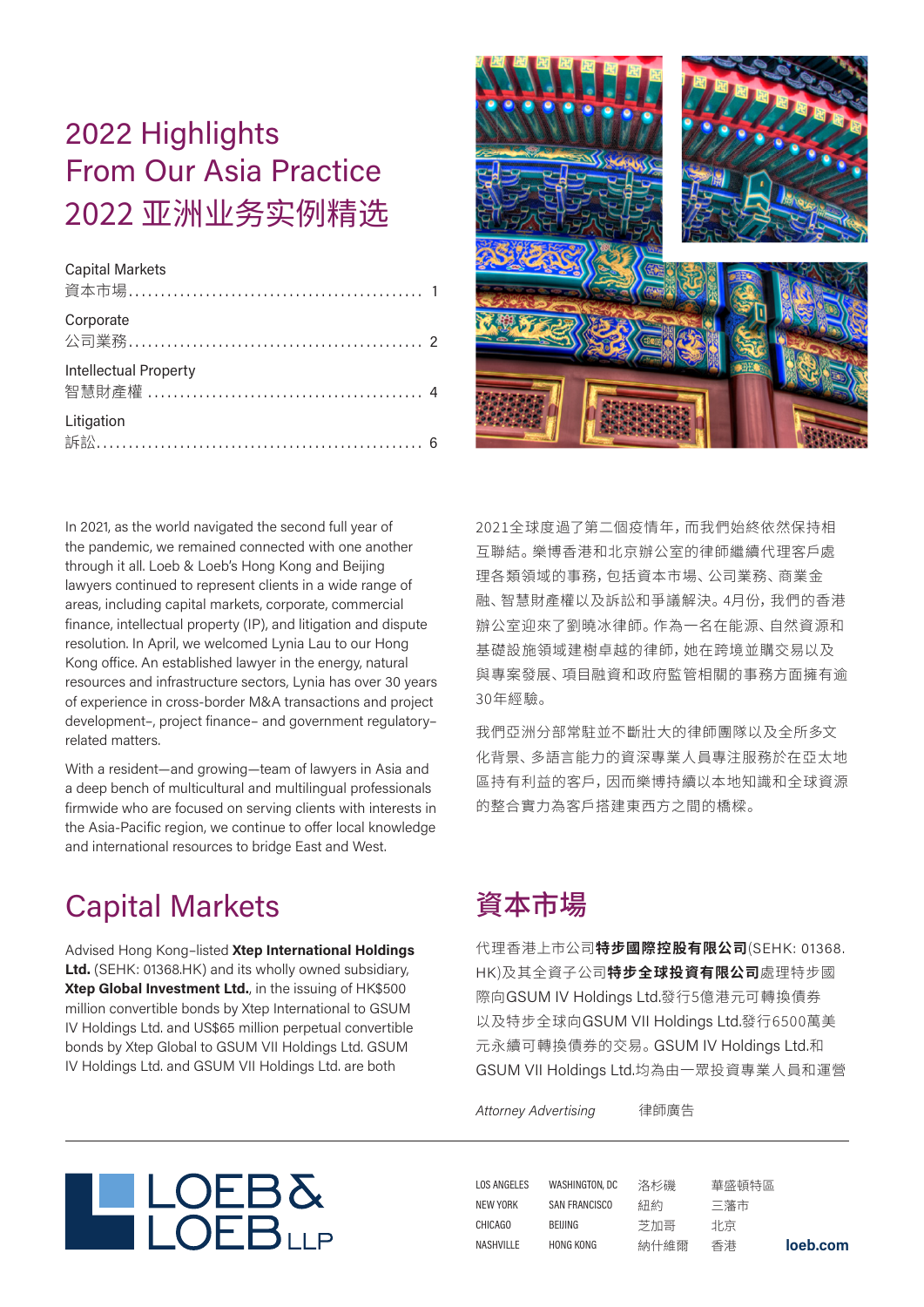exempted companies managed by Hillhouse Capital Management, a global firm of investment professionals and operating executives. Xtep International is a leading multibrand sportswear company and is principally engaged in the design, development, manufacturing, sales, marketing and brand management of sportswear, including footwear, apparel and accessories.

Represented **Inception Growth Acquisition Ltd.**, a special purpose acquisition company (SPAC), in a US\$90 million SPAC initial public offering (IPO) on Nasdaq.

Represented **Maxicity Holdings Ltd.** in its transfer of listing from the Global Exchange Market to the Main Board of the Stock Exchange of Hong Kong (SEHK: 2295.HK). Maxicity is a slope works contractor in Hong Kong.

Represented **HHG Capital Corp.**, a SPAC, in a US\$57.5 million IPO on Nasdaq.

Represented **Ace Global**, a SPAC, in its US\$40 million IPO on Nasdaq.

Represented **Nova Vision Acquisition**, a US\$50 million SPAC targeting businesses in Asia, in its IPO on Nasdaq.

Represented **Shinhan Investment Asia Ltd.** as lead arranger in connection with the EUR€100 million floating rate green notes due 2026 issued by Hanwha Solutions Corp., Korea's leading solar photovoltaic manufacturer, and guaranteed by Shinhan Bank. Hanwha Solutions is using the net proceeds from the issue of the green notes for the financing and refinancing of new and existing projects in the eligible green projects in accordance with its Green Financing Framework.

Represented a group of **Korean investment banks** in connection with the US\$200 million multitranche guaranteed floating rate notes issued by Hyundai Heavy Industries Co., Ltd., the world's largest shipbuilding company.

### **Corporate**

Represented **CSM Media Research Co. Ltd.** in negotiating agreements with television broadcasters and advertisers to conduct TV audience measurements in Hong Kong. CSM Media Research is a joint venture formed by various established media and broadcasting companies, including CVSC-TNS Research, Mango Media Communication Co., China International Television Corp. and CNR Media Development Corp., that specializes in television ratings survey research.

高管組成的全球化投資公司高瓴資本旗下管理的豁免公 司。特步國際是一家領先的多品牌運動鞋企業,主營鞋服 和配飾等運動鞋產品的設計、開發、製造、銷售、行銷和品 牌管理。

代理特殊目的收購公司(SPAC) **Inception Growth Acquisition Ltd.** 處理其9000萬美元納斯達克SPAC首次公 開募股(IPO)的交易。

代理**豐城控股有限公司**(**Maxicity Holdings Ltd.**)(SEHK: 2295.HK) 處理其由聯交所創業板轉至主機板上市的交 易。豐城是香港一家斜坡工程承建商。

代理特殊目的收購公司**HHG Capital Corp.**處理其5750 萬美元的納斯達克IPO交易。

代理特殊目的收購公司**Ace Global**處理其4000萬美元的 納斯達克IPO交易。

代理目標鎖定亞洲業務的5000萬美元特殊目的收購公司 **Nova Vision Acquisition**處理其納斯達克IPO交易。

代理**新韓投資亞洲有限公司**(**Shinhan Investment Asia Ltd.**),就其在由韓國領先太陽能光伏系統製造商韓華思 路信株式會社(Hanwha Solutions Corp.)發行、並由新韓 銀行(Shinhan Bank)擔保的2026年到期的1億歐元浮動 利率綠色票據的交易中擔任牽頭安排行提供相關服務。 韓華思路信根據《綠色融資框架》將發行該綠色票據所得 淨收益用於適格綠色項目中的新項目和已有項目的融資 及再融資。

代理一個**韓國投行銀團**處理全球最大造船企業現代重工 有限公司發行2億美元多輪有擔保浮動利率票據的交易的 相關事務。

### 公司業務

代理**中國廣視索福瑞媒介研究有限公司**,就其為在香港 實施電視受眾資料調查而與電視臺和廣告商訂立的一些 協議提供談判相關服務。CSM是由多家成熟的媒體及廣 播公司(包括央視市場研究股份有限公司、芒果傳媒有限 公司、中國國際電視總公司和央廣傳媒發展總公司)共同 組建的一個專營電視收視率調查研究的合資企業。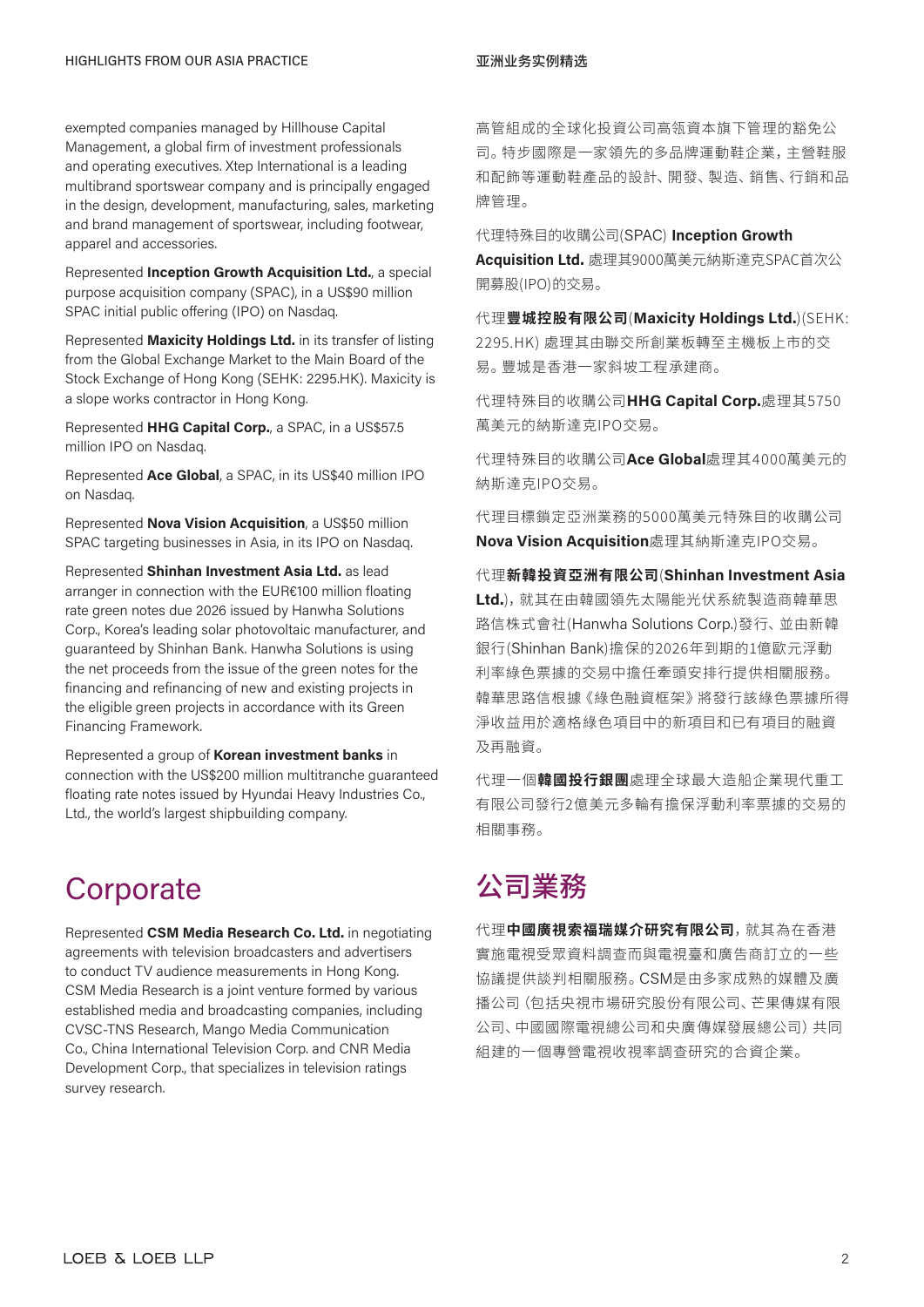Represented **CYC Motor Holding Ltd.**, an electric bike company, with a high-level review of transaction documents and advising on the company's employee stock ownership plan (ESOP) and Series B financing.

Advised **Apoidea Group**, an artificial intelligence (AI) fintech company that leverages novel techniques in deep learning and natural language processing to extract insights within and among financial texts, in reviewing and advising with regard to the company's Shareholders Agreement.

### Represented **Chargedot Shanghai New Energy**

**Technology Co. Ltd.** in its acquisition by technology company ABB. Chargedot supplies AC and DC charging stations, as well as the necessary software platforms, to a range of customers that includes electric vehicle (EV) manufacturers, EV charging network operators and real estate developers.

Represented **Fitch Ventures** in its investment in Diginex, a technology company. Fitch Ventures is the equity investment arm of Fitch Group, a global leader in financial information services with operations in more than 30 countries.

Represented **China CITIC Bank Corp. Ltd.** in connection with various lending transactions.

Represented **Morgan Stanley** in connection with various lending transactions involving Asian borrowers.

Advised **CLPS Inc.**, a Nasdaq-listed company, on a direct placement of its equity securities and registration of stock warrant for a total value of US\$32 million.

Represented **NongHyup Bank**, a specialized bank in Korea, in connection with obtaining a full banking license from the Hong Kong Monetary Authority and establishing a branch in Hong Kong. The banking license was granted by the authority in April 2021 and NongHyup Bank Hong Kong Branch commenced business in November.

Advised on long-term liquefied natural gas (LNG) sales and purchase agreements between **S&T International Natural Gas Trading Co. Ltd.** and **QatarEnergy**, whereby QatarEnergy's LNG-producing affiliate, Qatar Liquefied Gas Co. Ltd., will supply 1 million tons per annum to China for 15 years starting in late 2022. The total transaction value was approximately US\$15 billion.

Represented **Avalon Global Holdings Ltd.** in connection with its Series A financing, a joint venture and licensing agreement, and general corporate and regulatory filings and various patent filings in Hong Kong and the United States, including compositions for enhancing the immunogenicity of vaccines, face masks, a robotic disinfection system and an antimicrobial treatment of textiles.

代理電動自行車企業CYC Motor Holding Ltd., 就其交易 文件提供高級別審閱服務,並就該公司的員工持股計畫 (ESOP)及B輪融資提供建議。

向人工智慧金融科技企業**Apoidea Group**提供有關其 《股東協議》的審閱及建議服務。該公司利用深度學習和 自然語言處理的新技術抽取各類金融資訊文本的洞見及 資料。

代理**上海聯樁新能源技術股份有限公司**(**Chargedot Shanghai New Energy Technology Co. Ltd.**)處理其 被科技企業ABB收購的交易。聯樁為電動汽車製造商、電 動汽車充電網路運營商和房地產開發商等一系列客戶提 供交流(AC)和直流(DC)充電站及必備軟體平臺。

代理**Fitch Ventures**處理其投資一家科技企業Diginex的 交易。Fitch Ventures是在30多個國家擁有運營機構的全 球領先的金融資訊服務提供者惠譽集團旗下的股權投資 公司。

代理**中信銀行股份有限公司**處理其若干借貸交易。

代理**摩根士丹利**處理其若干涉及亞洲借款人的借貸交 易。

向納斯達克上市公司**華欽科技**(**CLPS Inc.**)就其總計價值 3200萬美元的股權證券直接配售和股票權證註冊提供顧 問服務。

代理韓國一家專業銀行**農協銀行**(**NongHyup Bank**)處理 其向香港金融管理局申請取得全銀行業務牌照以及在香 港設立一家分行的相關事務。香港金融管理局於2021年4 月向農協銀行發放全銀行業務牌照,並且,該行香港分行 於11月開業。

#### 向**新港國際天然氣貿易有限公司**(**S&T International Natural Gas Trading Co. Ltd.**)和**卡塔爾能源**

(**QatarEnergy**)就其長期液化天然氣購銷協議提供顧問 服務,根據這些協議,卡塔爾能源的液化天然氣生產附屬 企業卡塔爾液化天然氣有限公司(Qatar Liquefied Gas Co. Ltd.)將在2022年下半年開始的15年內每年向中國提供1百 萬噸液化天然氣,總交易價值約為150億美元。

代理**鎧耀全球控股有限公司**(**Avalon Global Holdings Ltd.**),處理其A輪融資交易、一項合資及授權合約、常規 的公司和監管報備事務及其在香港和美國的各類專利提 交工作,涉及產品包括用於增強疫苗免疫原性的組合物、 口罩、一種機器人消毒系統及一種織物抗菌處理技術。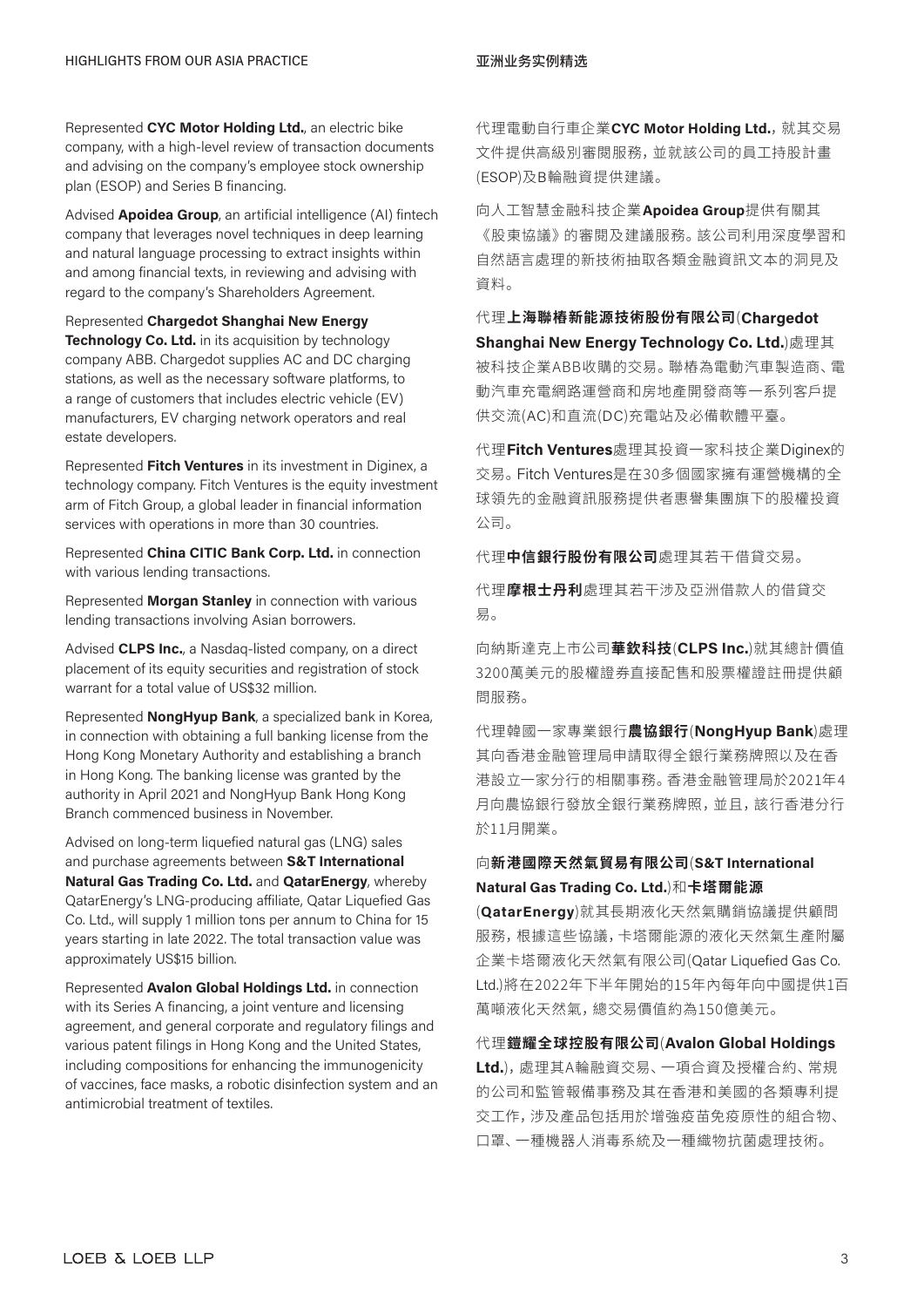Represented **Avalon SteriTech Ltd.** in connection with its Series A financing and a joint venture with SoftBank Robotics and MTR.

Advised **Athenex Therapeutics Ltd.**, a global biopharmaceutical company dedicated to the discovery, development and commercialization of novel therapies for the treatment of cancer, with regard to its ESOP in Hong Kong and a consulting agreement. Loeb also advised the client and its subsidiaries on a number of commercial and patent-related transactions, including drafting and negotiating licensing agreements and collaboration agreements.

Represented a major multinational **delivery service and logistics company** that provides domestic and international express delivery in its acquisition of an aircraft ground service and logistics company based in Hong Kong.

Advised a **robot solutions provider** in Hong Kong and China in connection with its joint venture and share subscription.

Represented a **private equity fund** in its tender offer for a public real estate investment trust in Japan.

Represented an **Australian company** in its proposed acquisition of a gold mining company in Africa.

### Intellectual Property

Advised **DeepTranslate Ltd.**, one of the industry's leading AI translation engines when it comes to English and Chinese financial domains, on its U.S. patent protection strategies.

Represented **Emerging Viral Diagnostics Ltd.**, a biomedical company striving to develop and deliver new and first-in-class biomedical technologies, with respect to various patent filings for the company's point-of-care diagnostic device and related technologies. Loeb also advised the client in connection with its Series A financing.

Represented **Zhejiang Chic Robot Technology Co. Ltd.** in patent infringement litigation before U.S. federal district and appellate courts against a number of defendants, leading to a preliminary injunction, a court sanction and settlement payments to the client by the defendants. The Loeb team's enforcement actions on behalf of the client also led to the defendants' funds being frozen by e-commerce platforms and a court ruling of substantial lawyers' fees of the plaintiff to be paid by the defendants.

Provided IP due diligence services to **Hong Kong Science and Technology Parks Corp.** (HKSTP) for the Leading Enterprises Acceleration Program (also known as LEAP@

代理**鎧耀環境衛生科技有限公司**(**Avalon SteriTech Ltd.**)處理其A輪融資交易及與軟銀機器人(SoftBank Robotics)和港鐵設立合資企業的事宜。

向**慧源醫療有限公司**(**Athenex Therapeutics Ltd.**)就其香 港地區員工持股計畫及一項諮詢協議提供顧問服務。慧 源醫療是一家致力於癌症新療法的發現、開發和商業化 的全球化生物製藥企業。樂博也向該客戶及其子公司就若 干商業交易和專利相關交易提供顧問服務,包括授權合約 及合作協議的起草和談判工作。

代理一家提供國內及國際快遞服務的大型**快遞和物流服 務跨國企業**,處理其收購香港一家機場地面服務及物流 企業的交易。

向運營地位於香港和中國的一家**機器人解決方案提供商** 就其合資及股份認購事務提供顧問服務。

代理 一家**私募股權基金**處理其對日本一家公共房地產投 資信託機構的要約收購交易。

代理一家**澳大利亞公司**處理其對非洲一家金礦企業的擬 議收購。

### 智慧財產權

向英文和中文金融內容領域的業界領先人工智慧翻譯引 擎公司之一譯谷有限公司(**DeepTranslate Ltd.**)就其美國 專利保護戰略提供顧問服務。

代理致力於開發和提供新型的一流生物醫藥技術的 生物醫藥企業新發病毒診斷有限公司(**Emerging Viral Diagnostics Ltd.**),處理有關其床邊/即時測試(POC)診斷 設備和相關技術的各類專利提交的事務。樂博也向客戶就 其A輪融資提供了顧問服務。

代理**浙江騎客機器人科技有限公司**處理針對若干被告方 提起的美國聯邦地區和上訴法院專利侵權訴訟案,法院 判決初步禁令、法院制裁令及由被告方向該客戶支付和解 款。樂博團隊代表客戶的執行措施也導致電子商務平臺將 被告方資金凍結並引發法院裁決被告方支付原告方實質 部分的律師費。

向**香港科學園公司**(**Hong Kong Science and Technology Parks Corporation**)(HKSTP) 就「領 先企業扶持計畫」(Leading Enterprises Acceleration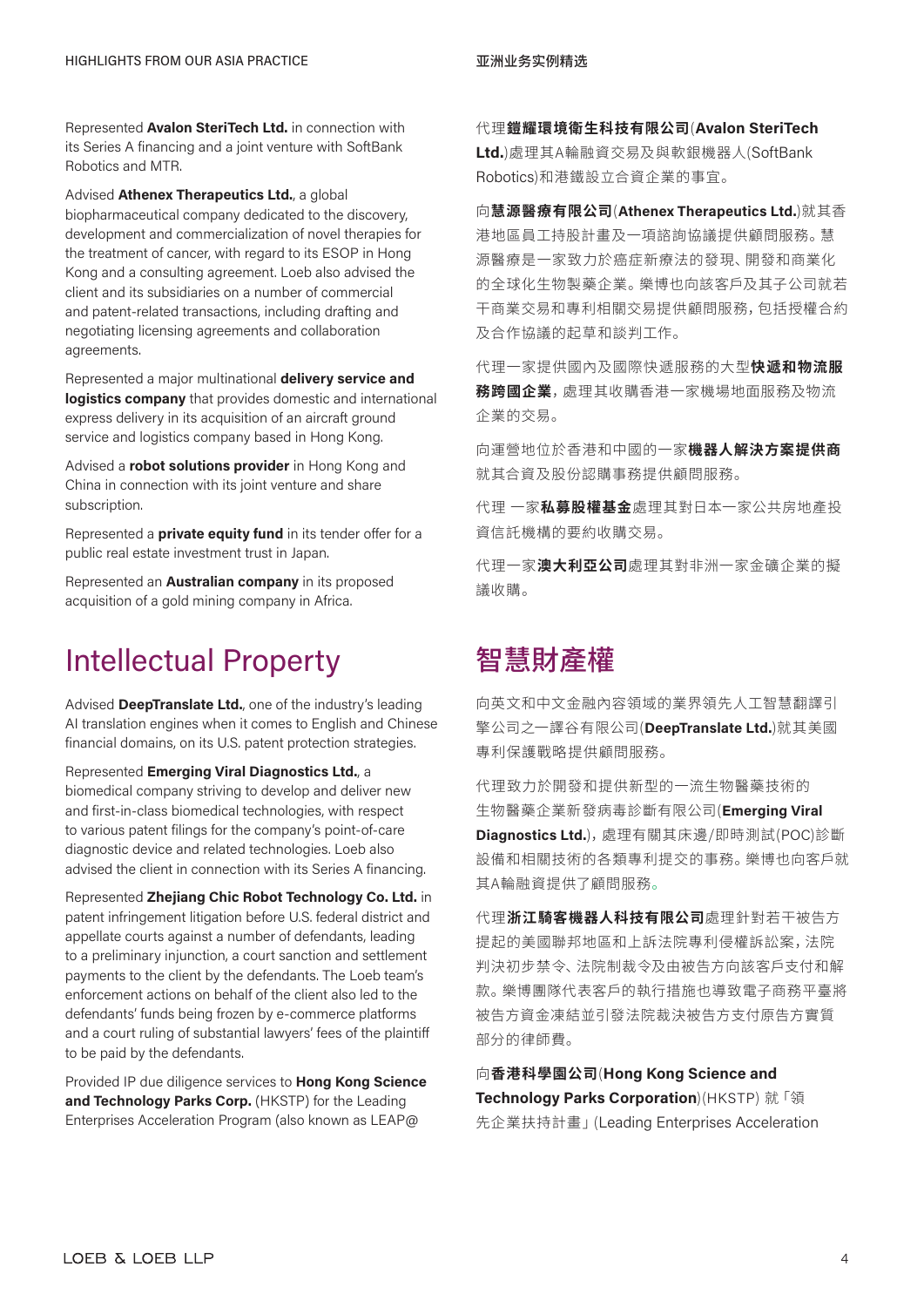HK), which helps accelerate the business growth of its candidates. Loeb advised HKSTP on matters including subsistence, ownership and validity of patents; infringement risk of the company's products and technologies; and strategies to strengthen the IP protection of its core products and technologies.

Represented **Chain Technology Development Co. Ltd.**, a research and development–based startup that offers a comprehensive suite of smart city solutions, in connection with the preparation and filing of patent applications.

Advised **Avant Meats Co. Ltd.**, a startup that focuses on the research and development of cell-based agriculture and strives to bring down the production costs of cell-based meat, on the IP aspects of its pre-seed financing transaction and patent applications. Loeb also advised the client on overall patent filings and prosecution strategies and filed a number of U.S. provisional patents with respect to a key invention of the client.

Advised **Motive Force Technology Ltd.**, a company dedicated to the research, development and commercialization of immersive virtual reality technology to improve education and elderly and rehabilitation services, with respect to overall patent prosecution strategies. Loeb also assisted the client with patent filings and prosecution strategies in Hong Kong and the U.S.

Advised **RaSpect Intelligence Inspection Ltd.**, an AI building inspection company, with respect to overall patent filing and prosecution strategies. Loeb filed a U.S. provisional patent with respect to a key invention of the client. The company is developing software for building inspections that improves the safety of buildings and reduces economic loss and loss of human life. Through the use of satellite data for macroscopic inspection, micro-detection by using built-in Internet of Things sensors and automatic inspection by drones, its software can effectively assess the potential risks and calculate the degrees of damage.

Advised **Rollogo Ltd.**, a luggage brand geared toward techsavvy travelers, with respect to overall patent filings and prosecution strategies. Loeb is drafting a U.S. provisional patent application with respect to a key invention of the client.

Advised **Ecoinno (HK) Ltd.**, a technology company that focuses on developing multiple categories of products from Green Composite Material made from cellulose, a naturally occurring polymer with Ecoinno's proprietary processing facilities, in connection with its Series B financing, ESOP, nondisclosure agreements, employment agreements and general corporate matters. We also advised the client on a collaboration agreement. Loeb serves as the lead IP counsel for the client, advising the company on overall IP strategies and handling its global patent and trademark portfolio, including prosecution and opposition proceedings.

Program, 即LEAP@HK)提供相關的智慧財產權盡職調查 服務,該計書旨在扶持選定企業的成長。 樂博就專利的存 續狀況、所有權和有效性、企業產品和技術的侵權風險以 及其核心產品和技術的智慧財產權加強保護戰略等事項 向HKSTP提供顧問服務。

就專利申請的製備和提交代理**倬詠技術拓展有限公司** (**Chain Technology Development Co. Ltd.**)。倬詠為一 家提供全方位智慧城市解決方案的研髮型初創企業。

就專注於細胞肉農業技術研發及力求降低細胞肉生產成 本的初創企業**Avant Meats Co. Ltd.**的種子輪之前的融 資交易和專利申請所涉及的智慧財產權事宜向該公司提 供顧問服務。樂博也向客戶提供了專利提交及申請整體戰 略方面的顧問服務,並為客戶的一項關鍵發明申請了若干 美國臨時專利。

向致力於研發用以改進教育及長者和康復服務的沉浸式 虛擬實境技術及其商業化的**原動力科技有限公司**(**Motive Force Technology Ltd.**)提供有關專利申請整體戰略方 面的顧問服務。樂博也協助客戶制定其香港和美國的專利 提交和申請戰略。

向人工智慧樓宇檢測公司**維視拍智慧檢測有限公司**

(**RasPect Intelligence Inspection Ltd.**)就專利提交及 申請整體戰略提供顧問服務。樂博也為該客戶的一項關 鍵發明申請了一項美國臨時專利。該公司正在研發用以提 高樓宇安全性及減少經濟損失和人員傷亡的樓宇檢測軟 體。透過利用衛星資料進行目視檢測、利用內置物聯網感 測器進行微觀探測、利用無人機進行自動檢測,其軟體能 夠有效地評估潛在風險和測算損害程度。

向鎖定技術達人型旅行者市場的行李箱品牌企業 **Rollogo Ltd.**提供專利提交及申請整體戰略方面的顧問 服務。樂博正為該客戶的一項關鍵發明起草美國臨時專利 申請。

向**寰科創新(香港)有限公司**(**Ecoinno (HK) Ltd.**)就其B輪 融資、ESOP、保密協議、雇傭協議及常規公司事務提供顧 問服務。該公司專注於研發以采自天然聚合物纖維素的「 綠色複合材料」透過其專有的加工設備製造的多種類別 的產品。樂博也就一項合作協議向客戶提供顧問服務,並 作為客戶的牽頭智慧財產權律師就整體智慧財產權戰略 及處理其全球專利和商標組合提供顧問服務,包括專利申 請和異議程式。